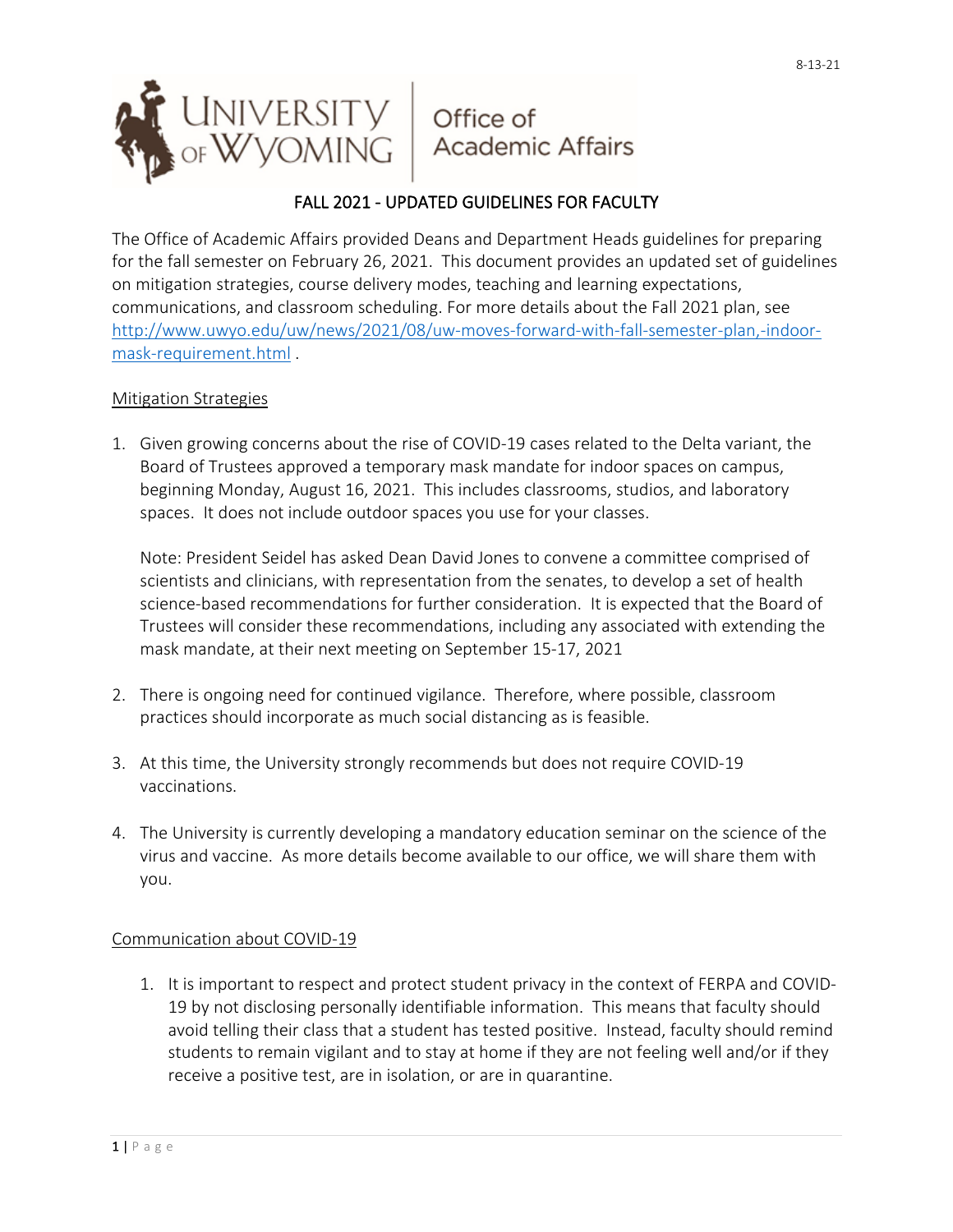- 2. Faculty may encourage but not require students to get vaccinated. Refer students to the Student Health Service patient portal to upload documentation once they receive the vaccination. More information can be found at: [http://www.uwyo.edu/alerts/campus](http://www.uwyo.edu/alerts/campus-return/vaccination/index.html)[return/vaccination/index.html.](http://www.uwyo.edu/alerts/campus-return/vaccination/index.html)
- 3. Encourage students to check their email regularly for COVID-19 updates.

#### Course Delivery Modes

- 1. The deadline for making changes to the fall schedule has expired. Changes in mode of delivery will not be made without approval from the Office of Academic Affairs.
- 2. The standard practice for requesting a schedule change when an unexpected and/or exceptional event necessitates a change after the schedule deadline, such as mode of delivery, Unit heads should reach out to their Vice Provost for education (Dr. Jim Ahern for Grad – 5000+ and Dr. Steven Barrett for undergraduate – 1000-4000). An example of this type of event is when an unexpected resignation of an instructor occurs, and the replacement instructor does not live locally - thus, necessitating a change from face-to-face delivery to online delivery. The Provost's office will review the request and make a final determination. If a determination is made to support the requested change in modality, the Vice Provost will work with the Office of the Registrar to make the necessary changes. No communication should be sent to students about a change in the class until final approval is given by the Office of Academic Affairs.
- 3. If faculty members need a COVID-related accommodation (e.g., high risk for COVID or caring for someone who is high risk), they should work through HR and the interactive process to determine if they qualify for an accommodation such as teaching a class online.

#### Face-to-Face Classes

- 1. Classes scheduled for face-to-face delivery will not be required to have a HyFlex component (i.e., synchronous delivery).
	- a. Faculty may choose to provide content for students who are unable to attend in person via either synchronous (e.g., live streaming/Zoom) or asynchronous methods utilizing video or audio recordings.
	- b. To the extent possible, in-person assessment of student learning (i.e., testing) will be scheduled.
- 2. Students who enroll in face-to-face classes must plan to be present on campus to attend the class unless the instructor has incorporated HyFlex into the course and they have received permission from the instructor to complete the course from a distance.